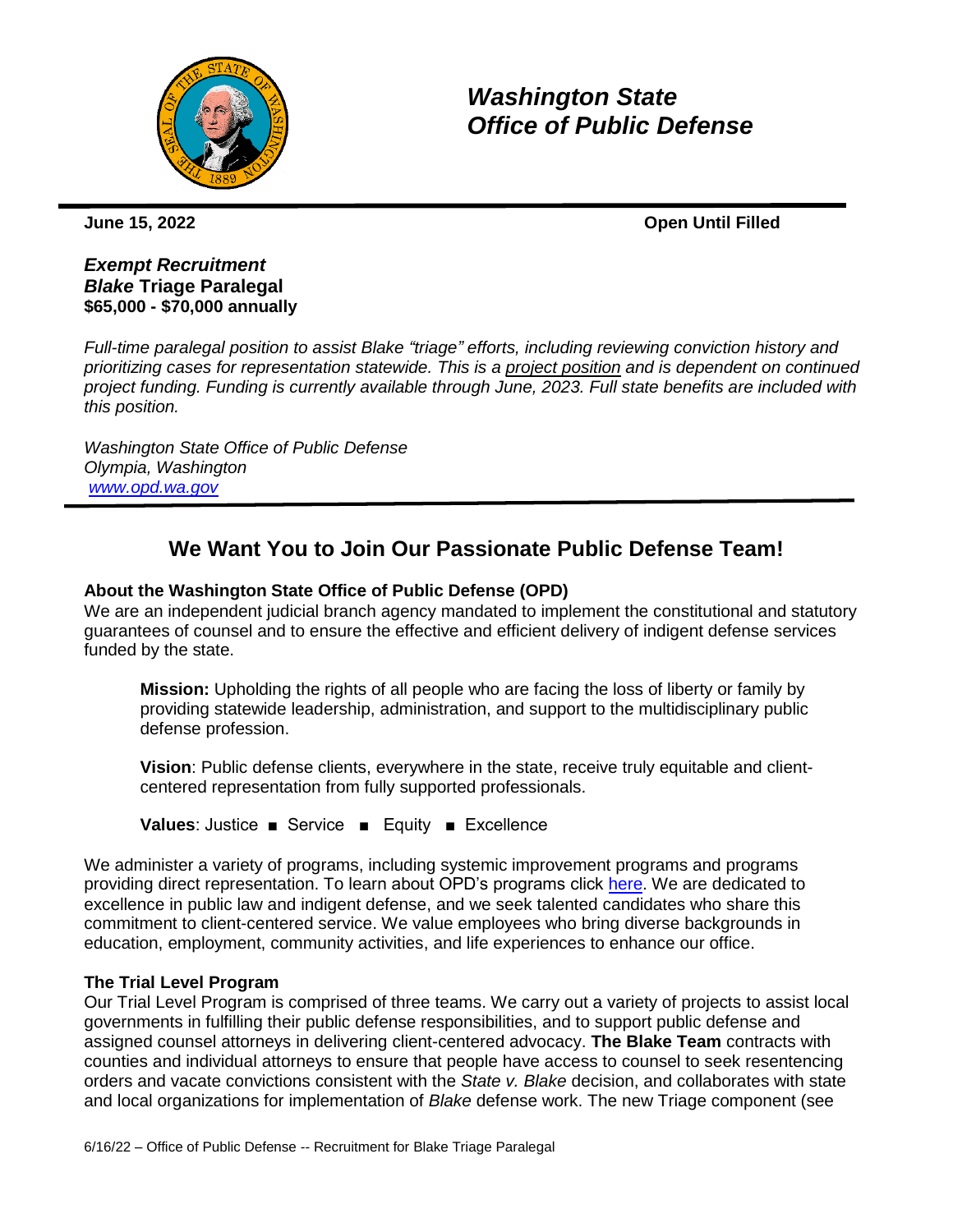more below) expands this team's efforts. **The Youth Access to Counsel Team** contracts with attorneys to provide on-demand legal consultation for youth making decisions on their constitutional rights when interacting with law enforcement. **The Public Defense Improvement Team** distributes grant funds to counties and cities, administers continuing legal education programs, and provides technical assistance to city and county governments. Each Trial Level team includes a mixture of attorneys and support staff. In addition to fulfilling contract and grant functions, members work with stakeholders on policy, training, and resource development within their respective subject matter areas.

#### **Background on** *Blake* **Defense**

In *State v. Blake*, 197 Wn.2d 170 (2021) the Washington State Supreme Court ruled that Washington's simple drug possession law was unconstitutional and void. Consequently, thousands of simple drug possession convictions needed to be vacated, including convictions of currently incarcerated people. Public defenders across the state are working to deliver *Blake* relief to individuals under DOC control and/or individuals who have already served their sentences. One-year post-*Blake*, a pressing need remains in many counties for a review of the criminal history of individuals serving sentences on convictions from those counties to determine which individuals should be served first, depending on how significant a difference *Blake* will make in their sentence. Additionally, in many counties a vacation of a simple possession conviction requires an attorney to review priority level for those individuals as well, i.e. a review of the individual's criminal history to determine whether the individual's case requires i) the services of a criminal defense attorney, ii) the services of a civil attorney, or iii) is susceptible to a pro se motion for vacation.

# **The Role of the Newly Funded Blake Triage Team**

As Paralegal you will collaborate with your fellow Triage Team members (managing attorney, data analyst, and contractors) to improve the management and flow of Blake hearings statewide. This position is a unique opportunity for an experienced paralegal to enact improvements to the statewide response for delivering *Blake* relief, and reversing these unconstitutional convictions. Specific responsibilities will include:

- Review sentence data on individuals under DOC incarceration or community custody to determine eligibility for *Blake* relief.
- Review case dockets and obtain Judgement and Sentence documents to determine who under DOC has already been served, and who still requires attorney consultation regarding *Blake*. Assign recommended priority levels, and share findings with local public defense counsel.
- Review case history and determine eligibility for vacation for persons with historical *Blake* convictions.
- Assist the managing attorney and coordinate with the Triage Team in the creation of forms and pleadings to assist in a consistent statewide response to the impacts of *Blake*.
- Collaborate with Triage Team members to respond to inquiries from and conduct outreach to *Blake*-impacted individuals in the community, track statewide progress on *Blake* relief, and review previous work that has been completed.
- Identify jurisdictions that may need corrected orders for purposes of LFO reimbursement and/or appropriate recording in Washington State Patrol criminal history databases.
- Assist Triage Team Managing Attorney in organizing and conducting training for trial level attorneys representing *Blake* clients.
- Collaborate with the OPD Blake Defense Team, new Superior Court Judges Association Scheduling Referee, and other stakeholders to coordinate the statewide response to *Blake*.

Questions about this position are welcome, and should be directed to the Lead Managing Attorney, [Katrin.Johnson@opd.wa.gov](mailto:Katrin.Johnson@opd.wa.gov) or 360-586-3164 ext. 108.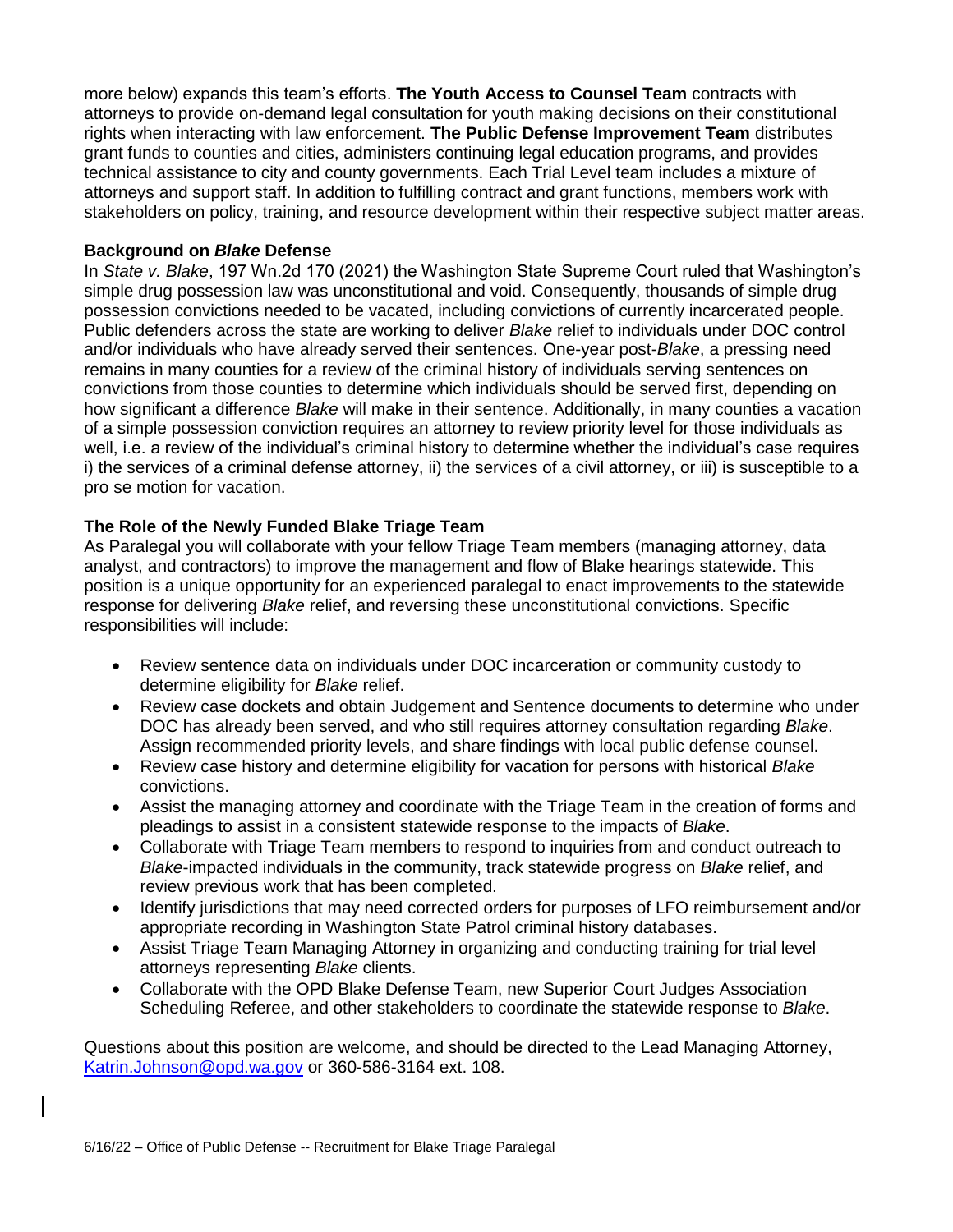### **Minimum Qualifications**

- Two years or more experience working with full-time felony defenders in Washington Courts.
- Ability to develop and sustain respectful professional relationships and communicate with a diverse community of stakeholders – state and county government officials, defense attorneys, incarcerated and other impacted individuals, and others.
- Sufficient understanding of Washington criminal court procedures so that you are able to provide effective assistance within a wide variety of court systems throughout the state.
- Demonstrated understanding of the impact of race, bias, discrimination, and differential treatment of communities that have been historically disproportionately overrepresented in court systems.
- Have the ability to prioritize tasks, and to function independently as well as part of a team in a collaborative environment.
- Strong computer skills including Outlook, Word, and especially Excel.
- Significant experience with Washington Court Information Systems including JIS, SCOMIS, Odyssey Portal, JABS, and ACORDS.
- Attention to detail and excellent writing and proofreading skills.

#### **Desired Qualifications**

- Experience preparing for *Blake* or other resentencing hearings and motions to vacate.
- Experience working with public defense and/or assigned counsel attorneys
- Experience working in different jurisdictions.
- **Experience working on data-driven projects.**
- Experience working with people living in poverty and/or from diverse cultures.
- Experience developing and organizing training programs.
- Lived experience with the adult or youth criminal court system.

#### **General Responsibilities**

- Exercise mature judgment in potentially sensitive, high-stress situations.
- Participate in and foster a collaborative working environment at OPD.
- Diligently follow state employee ethics requirements.
- Conduct all activities with the highest degree of professionalism in furtherance of OPD's Mission, Vision and Values.

#### **Compensation**

\$65,000 - \$70,000 annually.

Compensation depending on qualifications. Washington State employees are offered a comprehensive benefits package that includes: paid holidays, vacation and sick leave, retirement and health, dental and life insurance coverage for self and family. There are also options for deferred compensation and pre-tax flexible spending accounts. This is a project-based position, and funding for the Blake Triage Team members is currently available through June 30, 2023. For more information, please contact Lead Managing Attorney, Katrin Johnson.

#### **Application Process**

Interested candidates should *submit the following by email* to [Nicole.Dodge@opd.wa.gov:](mailto:Nicole.Dodge@opd.wa.gov)

- Letter of interest.
- Current résumé and a list of at least three professional references.
- [Application for State Jobs](https://www.ofm.wa.gov/sites/default/files/public/shr/Forms%20and%20Publications/DOP%20Forms/StateApplication.docm) (Word file) (Rev. 6/4/19)